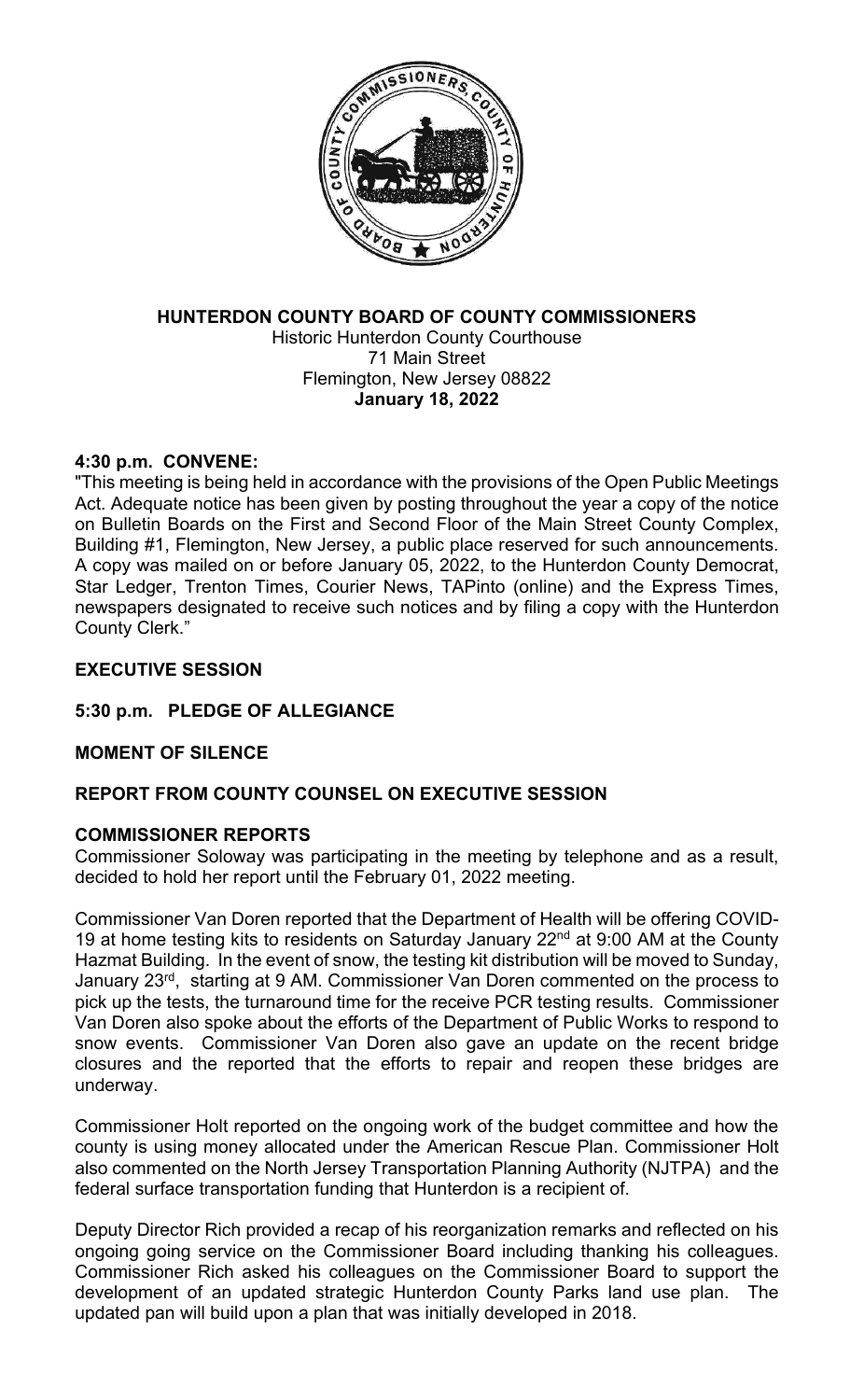Director Lanza announced a new state income tax break for senior citizens in the County, along with a reminder about the Veterans tax deduction that was announced in 2021. Director Lanza thanked Commissioner Van Doren for moving COVID-19 testing forward with the Health Department and creating an additional testing opportunities for reidents.

#### **PROCLAMATIONS/RECOGNITION**

## **See Page 01/18/2022-2A PROCLAMATION**

PROCLAMATION 2022-02 - Recognizing the Honorable Thomas C. Miller for his years of service to the people of Hunterdon County and the State of New Jersey. **MOVED**: Mr. Rich **SECONDED**: Mr. Van Doren **ROLL CALL (AYES)**: Mr. Rich, Mr. Van Doren, Mr. Holt, Ms. Soloway, Mr. Lanza

**See Page 01/18/2022-2B PROCLAMATION** PROCLAMATION 2022-03 - Recognizing Kimi Goetz of Flemington for qualifying as a member of the United States 2022 Olympic Team. **MOVED**: Mr. Holt **SECONDED**: Mr. Rich **ROLL CALL (AYES)**: Mr. Holt, Mr. Rich, Ms. Soloway, Mr. Van Doren, Mr. Lanza

**See Page 01/18/2022-2C PROCLAMATION** PROCLAMATION 2022-04 - Recognizing World War II Veteran Bill Watkinson on the occasion of his 100th Birthday. **MOVED**: Mr. Van Doren **SECONDED**: Mr. Holt **ROLL CALL (AYES)**: Mr. Van Doren, Mr. Holt, Ms. Soloway, Mr. Rich, Mr. Lanza

**PUBLIC COMMENT, Limited to 2 minutes per person. (Comments exceeding 2 minutes will be entertained later in the agenda)**

## **HUNTERDON COUNTY POLYTECH UPDATE, Dr. Todd Bonsall**

**See Page 01/18/2022-2D RESOLUTION** RESOLUTION 2022-56 - Supporting of Hunterdon County Polytech's application for a second of funding from the Securing Our Children's Future Bond Act. **MOVED**: Mr. Rich **SECONDED**: Mr. Holt **ROLL CALL (AYES)**: Mr. Rich, Mr. Holt, Ms. Soloway, Mr. Van Doren, Mr. Lanza

Deputy Director Rich commented on how the proposed new facility will allow the vocational district to leave the leased space that they are currently in, which will reduce operational expenses and help with offsetting the cost of the new facility.

#### **HEALTH DEPARTMENT UPDATE, Karen DeMarco, Director**

Ms. DeMarco provided an update on Covid-19 cases in Hunterdon County and ongoing testing efforts. Ms. DeMarco also reported on the vaccination efforts including the administration of booster doses to those that want them.

## **HUMAN SERVICES UPDATES, Meagan O'Reilly, Director**

**See Page 01/18/2022-2E RESOLUTION** RESOLUTION 2022-83 - Authorizing the award of \$144,000.00 in grant funds to *America's Grow a Row* to address food insecurity in the County of Hunterdon. **MOVED**: Mr. Van Doren **SECONDED**: Mr. Rich **ROLL CALL (AYES)**: Mr. Van Doren, Mr. Rich, Mr. Holt, Ms. Soloway, Mr. Lanza

**See Page 01/18/2022-2F RESOLUTION** RESOLUTION 2022-106 - Authorizing the award of \$77,851.00 in grant funds to Flemington Food Pantry to address food insecurity in the County of Hunterdon. **MOVED**: Mr. Van Doren **SECONDED**: Mr. Holt **ROLL CALL (AYES)**: Mr. Van Doren, Mr. Holt, Ms. Soloway, Mr. Rich, Mr. Lanza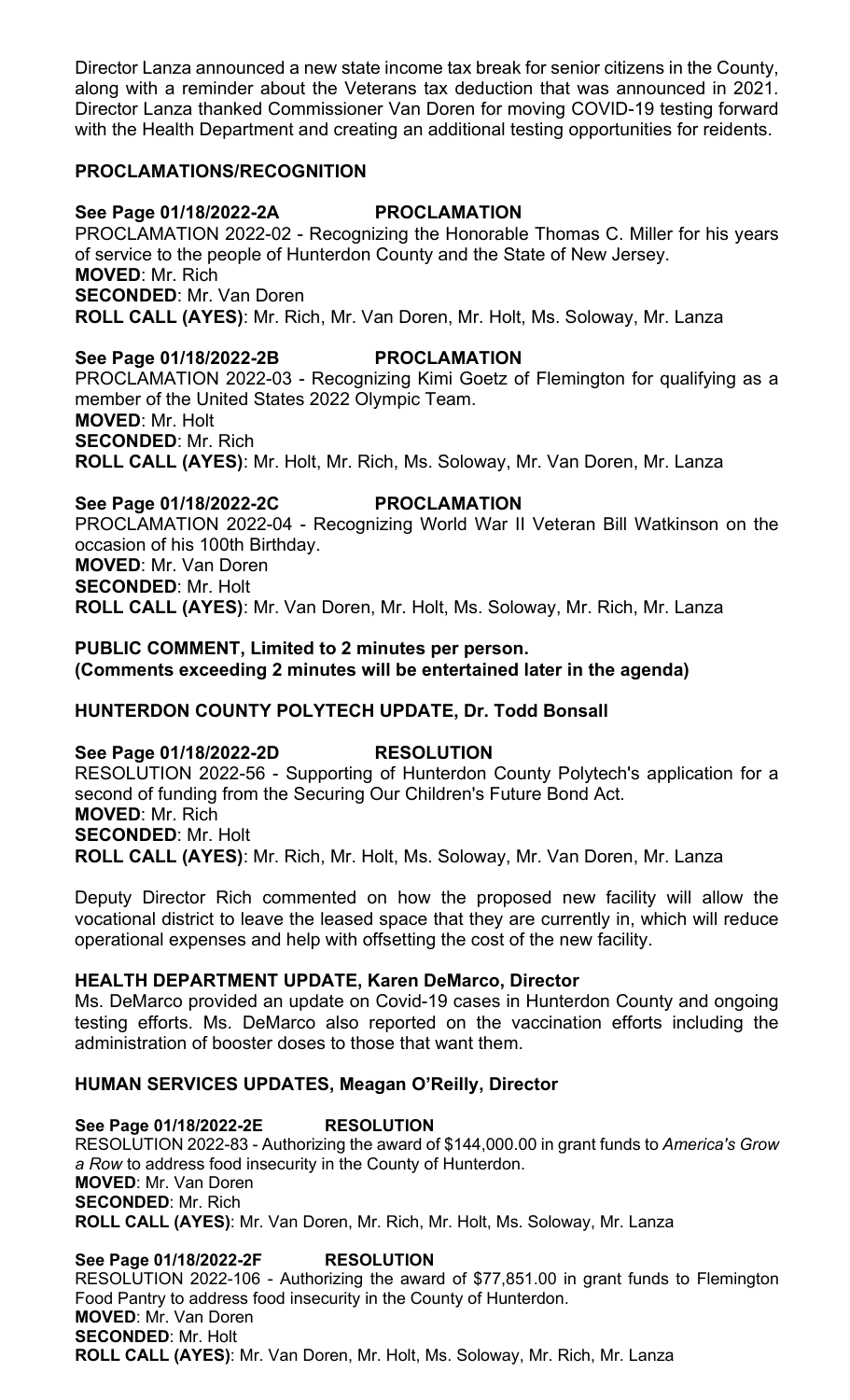Director Lanza commented on the noble nature of these resolutions and how they will help many people in the County with hunger. Director Lanza thanked *America's Grow a Row*, and the *Flemington Area Food Pantry* for their ongoing work and dedication to those in need. Director Lanza also thanked Human Services Director, Meagan O'Reilly and her team, and Commissioner Holt and Van Doren for their assistance with reviewing the proposals in the Budget Committee.

Commissioner Holt commented on the importance of these resolutions in addressing hunger relief efforts in Hunterdon County.

#### **See Page 01/18/2022-3A RESOLUTION**

RESOLUTION 2022-58 - Authorizing the Director and the Clerk of the Board to sign on behalf of the County, the Contract for Performance of Area Plan Contract Services with Meals on Wheels in Hunterdon, Inc. for Nutrition Counseling program services for the period of January 1, 2022, through December 31, 2024, in the amount of \$3,357.00 (\$1,119.00 per year).

#### **MOVED**: Mr. Rich

**SECONDED**: Mr. Van Doren

**ROLL CALL (AYES)**: Mr. Rich, Mr. Van Doren, Mr. Holt, Ms. Soloway, Mr. Lanza

#### **See Page 01/18/2022-3B RESOLUTION**

RESOLUTION 2022-59 - Authorizing the Director and Clerk of the Board to sign on behalf of the County, the Contract for Performance of Area Plan Contract Services with Meals on Wheels in Hunterdon, Inc., for Supplemental Home Delivered Nutrition program services, for the period of January 1, 2022, through December 31, 2024, in the amount of \$60,291.00 (\$20,097.00 per year).

**MOVED**: Mr. Van Doren

**SECONDED**: Mr. Holt

**ROLL CALL (AYES)**: Mr. Van Doren, Mr. Holt, Ms. Soloway, Mr. Rich, Mr. Lanza

#### **See Page 01/18/2022-3C RESOLUTION**

RESOLUTION 2022-60 - Authorizing the Director and the Clerk of the Board to sign on behalf of the County, the Contract for Performance of Area Plan Contract Services with Meals on Wheels in Hunterdon, Inc., for Home Delivered Nutrition program services, for the period of January 1, 2022, through December 31, 2024, in the amount of \$432,636.00 (\$144,212.00 per year). **MOVED**: Mr. Van Doren

**SECONDED**: Mr. Holt

**ROLL CALL (AYES)**: Mr. Van Doren, Mr. Holt, Ms. Soloway, Mr. Rich, Mr. Lanza

#### **See Page 01/18/2022-3D RESOLUTION**

RESOLUTION 2022-61 - Authorizing the Director and Clerk of the Board to sign on behalf of the County, the Contract for Performance of Area Plan Contract Services with Meals on Wheels in Hunterdon, Inc., for Congregate Nutrition program services, for the period of January 1, 2022, through December 31, 2024, in the amount of \$213,000.00 (\$71,000.00 per year). **MOVED**: Mr. Van Doren

**SECONDED**: Mr. Holt

**ROLL CALL (AYES)**: Mr. Van Doren, Mr. Holt, Ms. Soloway, Mr. Rich, Mr. Lanza

#### **See Page 01/18/2022-3E RESOLUTION**

RESOLUTION 2022-62 - Authorizing the Director and the Clerk of the Board to sign on behalf of the County, the Contract Performance of Area Plan Contract Services, with Meals on Wheels in Hunterdon, Inc., for State Weekend Home Delivered Meals program services, for the period of January 1, 2022, through December 31, 2024, in the amount of \$81,000.00 (\$27,000.00 per year).

**MOVED**: Mr. Van Doren **SECONDED**: Mr. Holt

**ROLL CALL (AYES)**: Mr. Van Doren, Mr. Holt, Ms. Soloway, Mr. Rich, Mr. Lanza

#### **See Page 01/18/2022-3F RESOLUTION**

RESOLUTION 2022-63 - Authorizing the Director and Clerk of the Board to sign on behalf of the County, the Contract for Performance of Area Plan Contract Services with Meals on Wheels with Hunterdon, Inc., for Nutrition Education program, for the period of January 1, 2022, through December 31, 2024, in the amount of \$6,105.00 (\$2,035.00 per year). **MOVED**: Mr. Van Doren **SECONDED**: Mr. Holt **ROLL CALL (AYES)**: Mr. Van Doren, Mr. Holt, Ms. Soloway, Mr. Rich, Mr. Lanza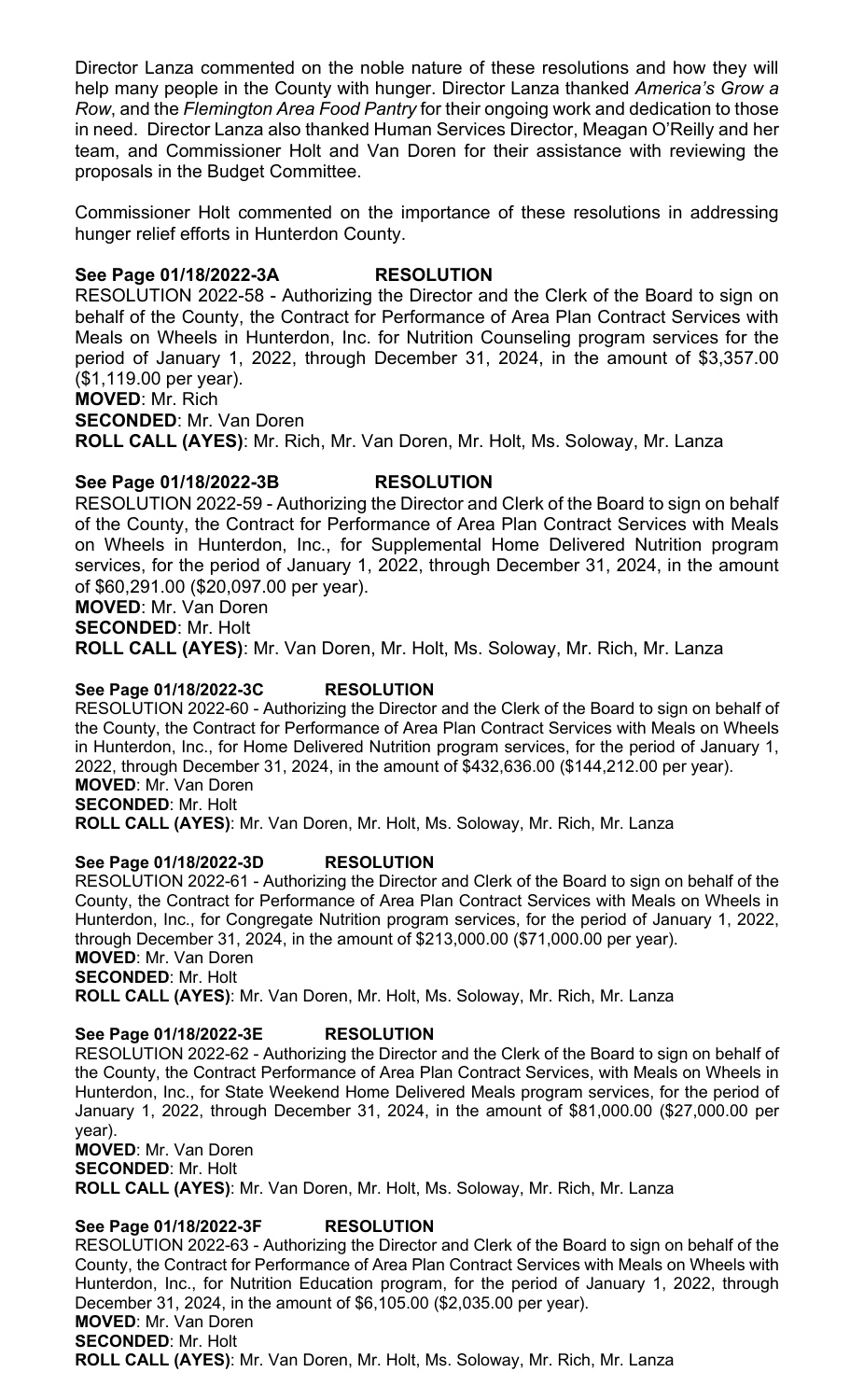Director Lanza recognized Ms. O'Reilly and her team in the Division of Senior Services, for their time and effort in obtaining these grant funds for the Seniors in the County. For the past three years, the County has provided \$793,000.00 in funding to Hunterdon County seniors and others in need through monies covered by the area plan grants.

## **GRANTS, Michael Franchini, Assistant to the CFO**

#### **See Page 01/18/2022-4A RESOLUTION**

RESOLUTION 2022-68 - Accepting a grant award from Juvenile Justice Commission, in the amount of \$283,709.00, for the period of January 1, 2022, through December 31, 2022, for the purpose of community-based sanctions and services for juveniles provided through the Hunterdon County Youth Services Commission.

**MOVED**: Mr. Holt

**SECONDED**: Mr. Rich

**ROLL CALL (AYES)**: Mr. Holt, Mr. Rich, Ms. Soloway, Mr. Van Doren, Mr. Lanza

## **See Page 01/18/2022-4B RESOLUTION**

RESOLUTION 2022-69 - Authorizing the Director of the Cultural & Heritage Commission to sign on behalf of the County, a Grant Agreement with the New Jersey State Council on the Arts, for the period of January 1, 2022, through December 31, 2022, for the Hunterdon County Cultural & Heritage Commission for cultural arts projects, grant administration, professional development, and re-granting to local arts organizations, in the amount of \$200,000.00.

**MOVED**: Mr. Rich **SECONDED**: Mr. Van Doren **ROLL CALL (AYES)**: Mr. Rich, Mr. Van Doren, Mr. Holt, Ms. Soloway, Mr. Lanza

## **See Page 01/18/2022-4C RESOLUTION**

RESOLUTION 2022-70 - Authorizing the Director to sign and accept on behalf of the County, a Victims of Crime Act (VOCA), Sexual Assault Nurse Examiner/ Sexual Assault Response Team (SANE/SART) Program subaward, #VS-75-19, with the New Jersey Department of Law and Public Safety, Division of Criminal Justice, Office of the Attorney General, for the period of October 1, 2021, through September 20, 2022, in the amount of \$97,256.00.

**MOVED**: Mr. Holt **SECONDED**: Mr. Rich **ROLL CALL (AYES)**: Mr. Holt, Mr. Rich, Ms. Soloway, Mr. Van Doren, Mr. Lanza

# **See Page 01/18/2022-4D RESOLUTION**

RESOLUTION 2022-71 - Authorizing the Hunterdon County Health Department to accept a Radon Awareness Program Grant, from the New Jersey Department of Environmental Protection, in the amount of \$2,000.00 for the period of January 1, 2022, to December 31, 2022. **MOVED**: Mr. Van Doren **SECONDED**: Mr. Holt

**ROLL CALL (AYES)**: Mr. Van Doren, Mr. Holt, Ms. Soloway, Mr. Rich, Mr. Lanza

## **PLANNING & LAND USE, Carrie Fellows, Director**

**See Page 01/18/2022-4E RESOLUTION** RESOLUTION 2022-72 - Authorizing the Executive Director of the Hunterdon County Cultural and Heritage Commission to sign and submit the FY2022 New Jersey Historical Commission (NJHC) County Partnership Program (CHPP) Grant Agreement, in the amount of \$40,000.00, for the period of January 1, 2022, through December 31, 2022. **MOVED**: Mr. Holt **SECONDED**: Mr. Rich **ROLL CALL (AYES)**: Mr. Holt, Mr. Rich, Ms. Soloway, Mr. Van Doren, Mr. Lanza **See Page 01/18/2022-4F RESOLUTION**

RESOLUTION 2022-73 - Approving the New Jersey Historical Commission County History Partnership Program (CHPP) Grant Awards for FY2022, upon the recommendation of the Hunterdon County Cultural and Heritage Commission. **MOVED**: Mr. Rich **SECONDED**: Mr. Holt **ROLL CALL (AYES)**: Mr. Rich, Mr. Holt, Ms. Soloway, Mr. Van Doren, Mr. Lanza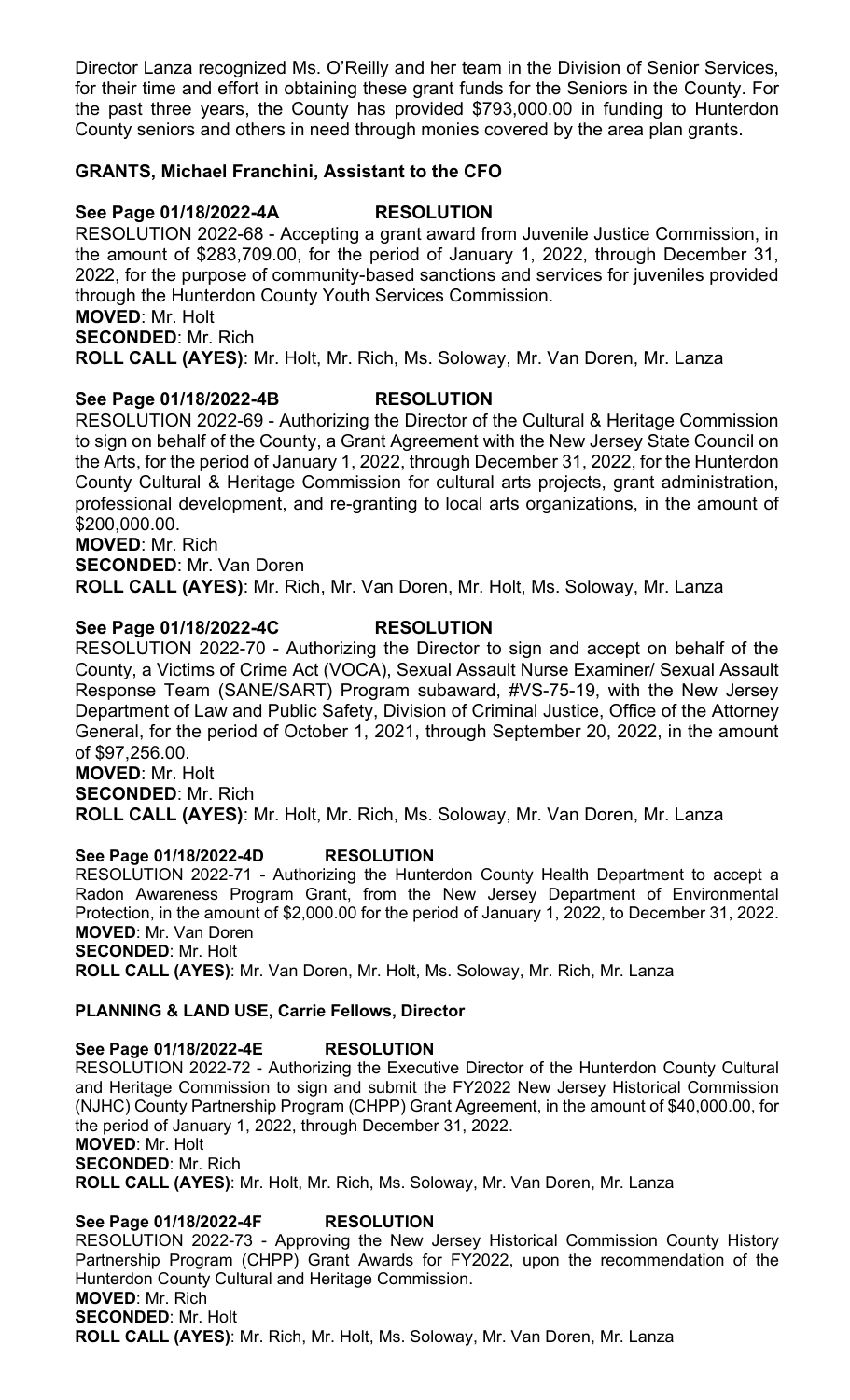## **See Page 01/18/2022-5A RESOLUTION**

RESOLUTION 2022-74 - Approving the award of the New Jersey State Council on the Arts Local Arts Program (LAP) FY2022 re-grant awards and expenditures, upon the recommendation of the Hunterdon County Cultural and Heritage Commission. **MOVED**: Mr. Rich **SECONDED**: Mr. Holt

**ROLL CALL (AYES)**: Mr. Rich, Mr. Holt, Ms. Soloway, Mr. Van Doren, Mr. Lanza

Deputy Director Rich reported that he is looking forward to working with the Commission and Director Carrie Fellows and believes that support for the arts and historic preservation efforts help to preserve Hunterdon County's charm and history.

#### **See Page 01/18/2022-5B RESOLUTION**

RESOLUTION 2022-99 - Authorizing the Director to sign on behalf of the County a purchase contract for the purchase of Block 6, Lot 50 in the Township of Holland, known as the Lauber Property, in the amount of \$75,000.00.

**MOVED**: Mr. Rich

**SECONDED**: Mr. Van Doren

**ROLL CALL (AYES)**: Mr. Rich, Mr. Van Doren, Mr. Holt, Ms. Soloway, Mr. Lanza

Deputy Director Rich commented on how this property adds 752 preserved acres of land to the Musconetcong Mountain Preserve in Holland Township.

#### **PURCHASING, Ray Rule, QPA**

#### **See Page 01/18/2022-5C RESOLUTION**

RESOLUTION 2022-75 - Approving requisition #R1-06402 with Murray Paving & Concrete, LLC., in an amount not to exceed \$79,677.02, for the rehabilitation of the Sunnyside parking lot from damages caused by Tropical Storm Ida.

**MOVED**: Mr. Holt

**SECONDED**: Mr. Rich

**ROLL CALL (AYES)**: Mr. Holt, Mr. Rich, Ms. Soloway, Mr. Van Doren, Mr. Lanza

Deputy Director Rich mentioned the improvements for these lots will enhance the park experience and improve the County's green footprint. Deputy Director Rich recognized the County staff that is helping with the recovery from Tropical Storm Ida.

#### **See Page 01/18/2022-5D RESOLUTION**

RESOLUTION 2022-76 - Approving requisition #R1-06402 with Murray Paving & Concrete, LLC., in an amount not to exceed \$86,529.68, for the rehabilitation of the Wescott Preserve parking lot from damages caused by Tropical Storm Ida. **MOVED**: Mr. Rich

**SECONDED**: Mr. Van Doren **ROLL CALL (AYES)**: Mr. Rich, Mr. Van Doren, Mr. Holt, Ms. Soloway, Mr. Lanza

#### **See Page 01/18/2022-5E RESOLUTION**

RESOLUTION 2022-77 - Approving requisition #R1-06446 with Firefighter One, LLC., in an amount not to exceed \$64,978.90, for the purchase of self-contained breathing apparatus for the Hunterdon County Hazardous Materials Response Unit. **MOVED**: Mr. Holt **SECONDED**: Mr. Rich **ROLL CALL (AYES)**: Mr. Holt, Mr. Rich, Ms. Soloway, Mr. Van Doren, Mr. Lanza

# **See Page 01/18/2022-5F RESOLUTION**

RESOLUTION 2022-78 - Authorizing the Commissioner Director to sign on behalf of the County, a Professional Services Agreement with T&M Associates, in an amount not to exceed \$27,550.00, for professional consulting services related to municipal ordinance review that were solicited under County RFP #0079-2021.

# **MOVED**: Mr. Van Doren

**SECONDED**: Mr. Holt

**ROLL CALL (AYES)**: Mr. Van Doren, Mr. Holt, Ms. Soloway, Mr. Rich, Mr. Lanza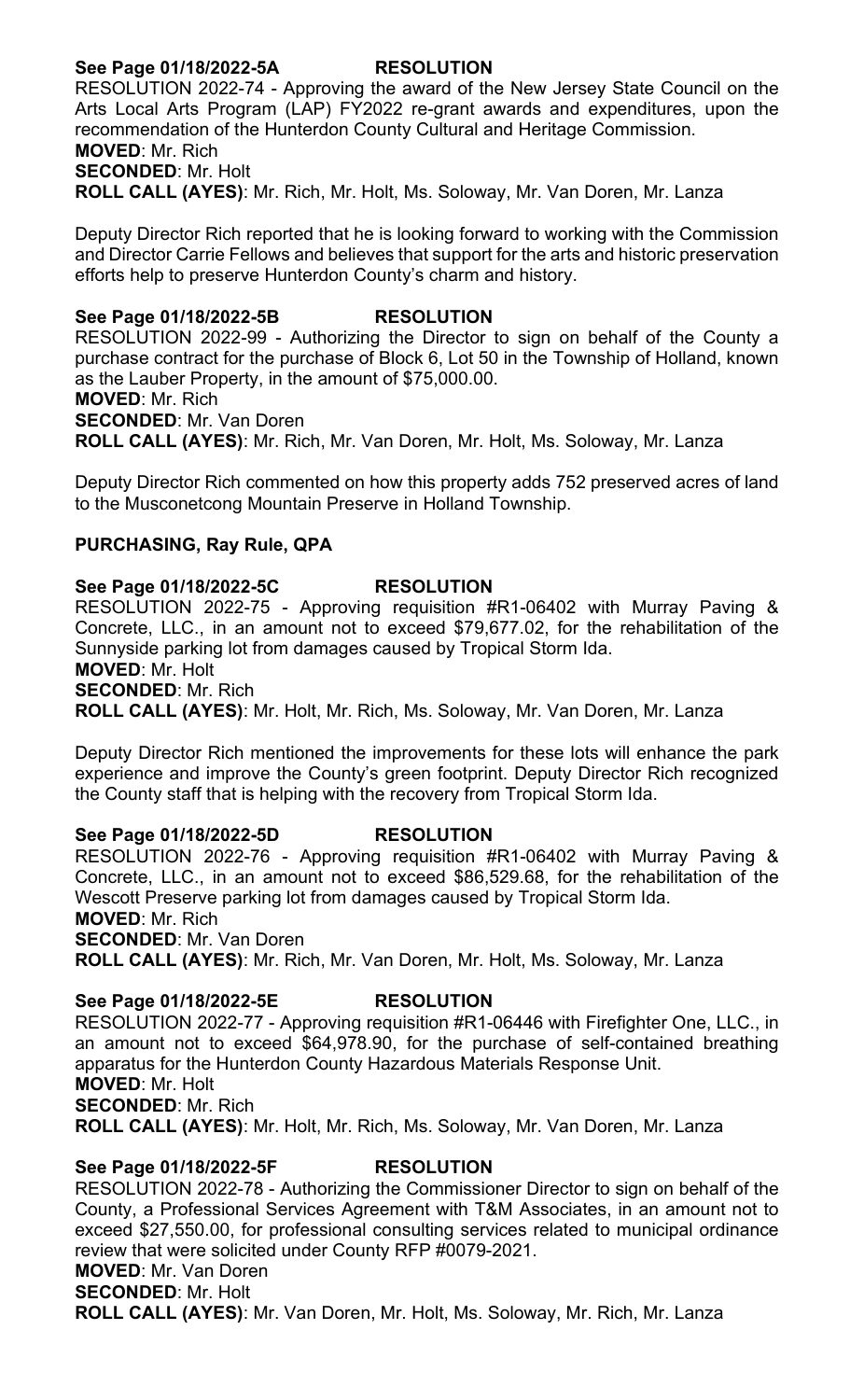## **See Page 01/18/2022-6A RESOLUTION**

RESOLUTION 2022-79 - Authorizing the award of County Bid #2021-20, to PJ Building Cleaning, LLC., to provide janitorial services at various county buildings in an amount not to exceed \$235,154.16. **MOVED**: Mr. Holt **SECONDED**: Mr. Rich **ROLL CALL (AYES)**: Mr. Holt, Mr. Rich, Ms. Soloway, Mr. Van Doren, Mr. Lanza

#### **See Page 01/18/2022-6B RESOLUTION**

RESOLUTION 2022-80 - Approving requisition #R1-06463 with Schindler Elevator, in an amount not to exceed \$63,561.00, for elevator improvements at the Hunterdon County Justice Center. **MOVED**: Mr. Van Doren **SECONDED**: Mr. Rich **ROLL CALL (AYES)**: Mr. Van Doren, Mr. Rich, Mr. Holt, Ms. Soloway, Mr. Lanza

## **See Page 01/18/2022-6C RESOLUTION**

RESOLUTION 2022-81 - Authorizing the Commissioner Director to sign on behalf of the County, a Professional Services Agreement with Giampaolo & Associates, in an amount not to exceed \$7,590.00, for auditing services related to the Division of Housing Services for the fiscal year ending December 31, 2021, that were solicited under County RFP 0067- 2021.

**MOVED**: Mr. Van Doren **SECONDED**: Mr. Rich

**ROLL CALL (AYES)**: Mr. Van Doren, Mr. Rich, Mr. Holt, Ms. Soloway, Mr. Lanza

## **See Page 01/18/2022-6D RESOLUTION**

RESOLUTION 2022-82 - Authorizing the Commissioner Director to sign a contract with Kalogridis Contracting, for emergency scour repairs to County Bridge F-87 on County Route 617 in the Township of Franklin, for structural damage caused by Tropical Storm Ida, in an amount not to exceed \$171,323.30, pursuant to N.J.S.A.40A:11-6. **MOVED**: Mr. Holt **SECONDED**: Mr. Van Doren

**ROLL CALL (AYES)**: Mr. Holt, Mr. Van Doren, Ms. Soloway, Mr. Rich, Mr. Lanza

## **COUNTY ADMINISTRATOR, Kevin Davis**

**See Page 01/18/2022-6E RESOLUTION** RESOLUTION 2022-102 - Establishing the Hunterdon County Division of Economic Development as Department of Economic Development and Tourism. **MOVED**: Mr. Holt **SECONDED**: Mr. Rich **ROLL CALL (AYES)**: Mr. Holt, Mr. Rich, Ms. Soloway, Mr. Van Doren, Mr. Lanza

**See Page 01/18/2022-6F RESOLUTION** RESOLUTION 2022-103 - Approving the reclassification of Marc Saluk to the title of Department Director of the Department of Economic Development and Tourism effective immediately. **MOVED**: Mr. Holt **SECONDED**: Mr. Rich **ROLL CALL (AYES)**: Mr. Holt, Mr. Rich, Ms. Soloway, Mr. Van Doren, Mr. Lanza

Director Lanza commented on the significance and importance of tourism, and how the county should give tourism the attention it deserves. Director Lanza commented on Mr. Saluk and his new role as the Director of the Department and the good work of his department.

Commissioner Holt restated the importance of the Department of Economic Development and Tourism to Hunterdon County's long term financial success.

#### **See Page 01/18/2022-6G RESOLUTION**

RESOLUTION 2022-104 - Authorizing the establishment of the title of Deputy County Administrator, replacing the title of Chief of Staff in the table of organization. **MOVED**: Mr. Holt **SECONDED**: Mr. Van Doren **ROLL CALL (AYES)**: Mr. Holt, Mr. Van Doren, Ms. Soloway, Mr. Rich, Mr. Lanza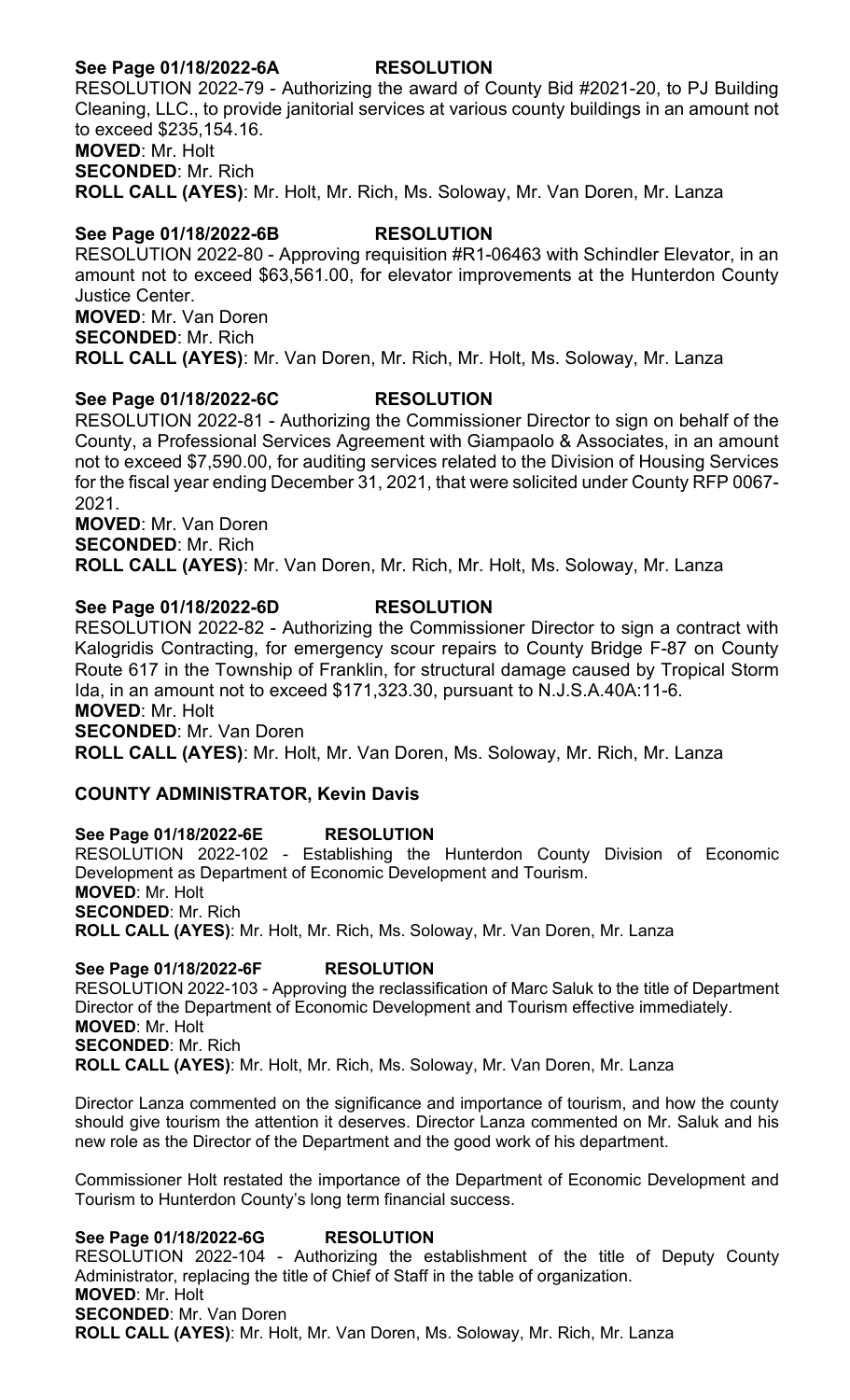# **See Page 01/18/2022-7A RESOLUTION** RESOLUTION 105 - Approving the reclassification of Brad Myhre from the title of Chief of Staff to the title of Deputy County Administrator. **MOVED**: Mr. Holt

**SECONDED**: Mr. Van Doren **ROLL CALL (AYES)**: Mr. Holt, Mr. Van Doren, Ms. Soloway, Mr. Rich, Mr. Lanza

Director Lanza voiced his support of the reclassification of the Chief of Staff title, and that Mr. Myhre becoming the Deputy County Administrator is appropriate.

#### **APPOINTMENTS**

## **See Page 01/18/2022-7B RESOLUTION**

RESOLUTION 2022-84 - Approving the re-appointment of James Hager, Jr. as a member to the Hunterdon County Transportation Advisory Committee (TAC), effective immediately through January 31, 2024.

**MOVED**: Mr. Rich

**SECONDED**: Mr. Holt

**ROLL CALL (AYES)**: Mr. Rich, Mr. Holt, Ms. Soloway, Mr. Van Doren, Mr. Lanza

## **See Page 01/18/2022-7C RESOLUTION**

RESOLUTION 2022-85 - Approving the appointment of Minal Shah as a member to the Hunterdon County Division of Senior, Disabilities and Veterans Services Advisory Council, term to be effective immediately through January 31, 2025. **MOVED**: Mr. Rich **SECONDED**: Mr. Holt

**ROLL CALL (AYES)**: Mr. Rich, Mr. Holt, Ms. Soloway, Mr. Van Doren, Mr. Lanza

## **See Page 01/18/2022-7D RESOLUTION**

RESOLUTION 2022-86 - Approving the appointments for the Public Alliance Insurance Coverage Fund for 2022. **MOVED**: Mr. Rich **SECONDED**: Mr. Holt

**ROLL CALL (AYES)**: Mr. Rich, Mr. Holt, Ms. Soloway, Mr. Van Doren, Mr. Lanza

# **See Page 01/18/2022-7E RESOLUTION**

RESOLUTION 2022-87 - Approving the appointments and re-appointments to the Greater Raritan Workforce Development Board. **MOVED**: Mr. Rich **SECONDED**: Mr. Holt **ROLL CALL (AYES)**: Mr. Rich, Mr. Holt, Ms. Soloway, Mr. Van Doren, Mr. Lanza

#### **CONSENT AGENDA**

"All matters listed under the Consent Agenda are considered to be routine by the Board of County Commissioners of the County of Hunterdon and will be enacted by one motion in the form listed below. There will be no separate discussion of these items. If discussion is desired that item will be removed from the Consent Agenda and will be considered separately."

**See Page 01/18/2022-7F RESOLUTION** AGENDA ITEM - Approving the claims register dated January 18, 2022. **MOVED**: Mr. Van Doren **SECONDED**: Mr. Holt **ROLL CALL (AYES)**: Mr. Van Doren, Mr. Holt, Ms. Soloway, Mr. Rich, Mr. Lanza

RESOLUTION - Approving the special meeting and executive session minutes from December 30, 2021. **MOVED**: Mr. Van Doren **SECONDED**: Mr. Holt **ROLL CALL (AYES)**: Mr. Van Doren, Mr. Holt, Ms. Soloway, Mr. Rich, Mr. Lanza

RESOLUTION - Approving the reorganization meeting minutes from January 4, 2022. **MOVED**: Mr. Van Doren **SECONDED**: Mr. Holt **ROLL CALL (AYES)**: Mr. Van Doren, Mr. Holt, Ms. Soloway, Mr. Rich, Mr. Lanza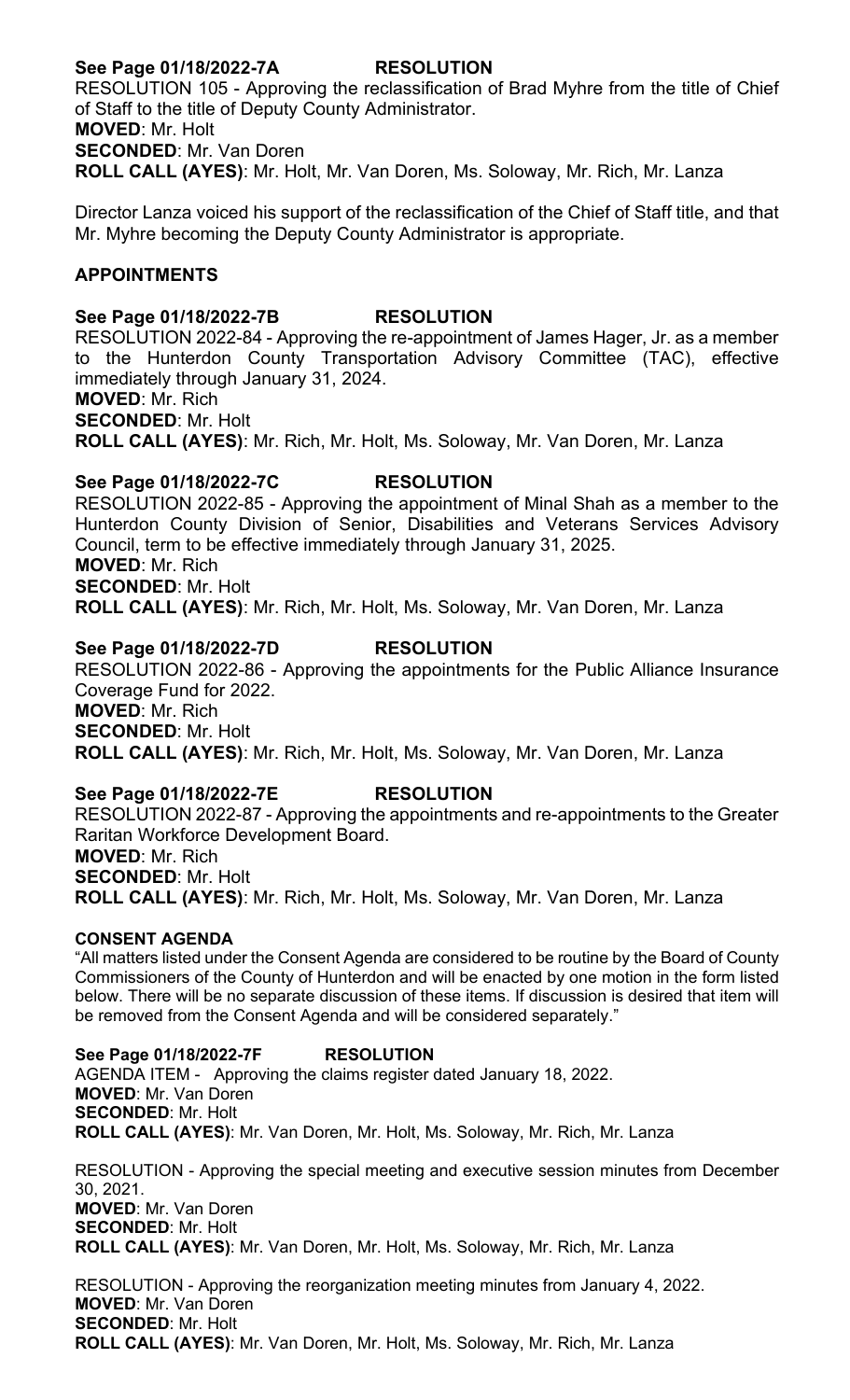#### **See Page 01/18/2022-8A RESOLUTION**

RESOLUTION 2022-88 - Approving the improvements of guiderails on various County roads situated in various Townships throughout the County of Hunterdon. **MOVED**: Mr. Van Doren **SECONDED**: Mr. Holt **ROLL CALL (AYES)**: Mr. Van Doren, Mr. Holt, Ms. Soloway, Mr. Rich, Mr. Lanza

#### **See Page 01/18/2022-8B RESOLUTION**

RESOLUTION 2022-89 - Approving Nick DeTura as a per-diem Fitness Instructor to the Division Senior Services, Department of Human Services in the County of Hunterdon. **MOVED**: Mr. Van Doren **SECONDED**: Mr. Holt **ROLL CALL (AYES)**: Mr. Van Doren, Mr. Holt, Ms. Soloway, Mr. Rich, Mr. Lanza

## **See Page 01/18/2022-8C RESOLUTION**

RESOLUTION 2022-90 - Approving the hire and permanent appointment of Hemi Chakrabarty as a Public Health Investigator in the Hunterdon County Department of Health.

**MOVED**: Mr. Van Doren **SECONDED**: Mr. Holt

**ROLL CALL (AYES)**: Mr. Van Doren, Mr. Holt, Ms. Soloway, Mr. Rich, Mr. Lanza

**See Page 01/18/2022-8D RESOLUTION** RESOLUTION 2022-91 - Acknowledging the hire and unclassified appointment of Eugene Bartell as a Private Clerk in the Hunterdon County Office of the Surrogate. **MOVED**: Mr. Van Doren **SECONDED**: Mr. Holt **ROLL CALL (AYES)**: Mr. Van Doren, Mr. Holt, Ms. Soloway, Mr. Rich, Mr. Lanza

#### **See Page 01/18/2022-8E RESOLUTION**

RESOLUTION 2022-92 - Approving the hire and unclassified appointment of Daniel Campbell as a Sheriff Investigator in the Hunterdon County Office of the Sheriff. **MOVED**: Mr. Van Doren **SECONDED**: Mr. Holt **ROLL CALL (AYES)**: Mr. Van Doren, Mr. Holt, Ms. Soloway, Mr. Rich, Mr. Lanza

# **See Page 01/18/2022-8F RESOLUTION**

RESOLUTION 2022-93 - Acknowledging the action of the Hunterdon County Board of Elections to hire temporary Election Poll Worker, Holly Iadanza. **MOVED**: Mr. Van Doren **SECONDED**: Mr. Holt **ROLL CALL (AYES)**: Mr. Van Doren, Mr. Holt, Ms. Soloway, Mr. Rich, Mr. Lanza

**See Page 01/18/2022-8G RESOLUTION** RESOLUTION 2022-94 - Approving the hire and unclassified appointment of Linda Beck as a Confidential Aide in the Department of Human Resources. **MOVED**: Mr. Van Doren **SECONDED**: Mr. Holt **ROLL CALL (AYES)**: Mr. Van Doren, Mr. Holt, Ms. Soloway, Mr. Rich, Mr. Lanza

**See Page 01/18/2022-8H RESOLUTION** RESOLUTION 2022-95 - Authorizing an amendment to Resolution 2022-12, the unclassified/unaffiliated salary resolution for 2022. **MOVED**: Mr. Van Doren **SECONDED**: Mr. Holt **ROLL CALL (AYES)**: Mr. Van Doren, Mr. Holt, Ms. Soloway, Mr. Rich, Mr. Lanza

**See Page 01/18/2022-8I RESOLUTION** RESOLUTION 2022-96 - Approving the Hunterdon County Municipal Alliance Strategic Plan, from the Governor's Council on Alcoholism and Drug Abuse, for the period of July 1, 2022, through June 30, 2023, in the amount of \$103,198.00 in State funds. **MOVED**: Mr. Van Doren **SECONDED**: Mr. Holt **ROLL CALL (AYES)**: Mr. Van Doren, Mr. Holt, Ms. Soloway, Mr. Rich, Mr. Lanza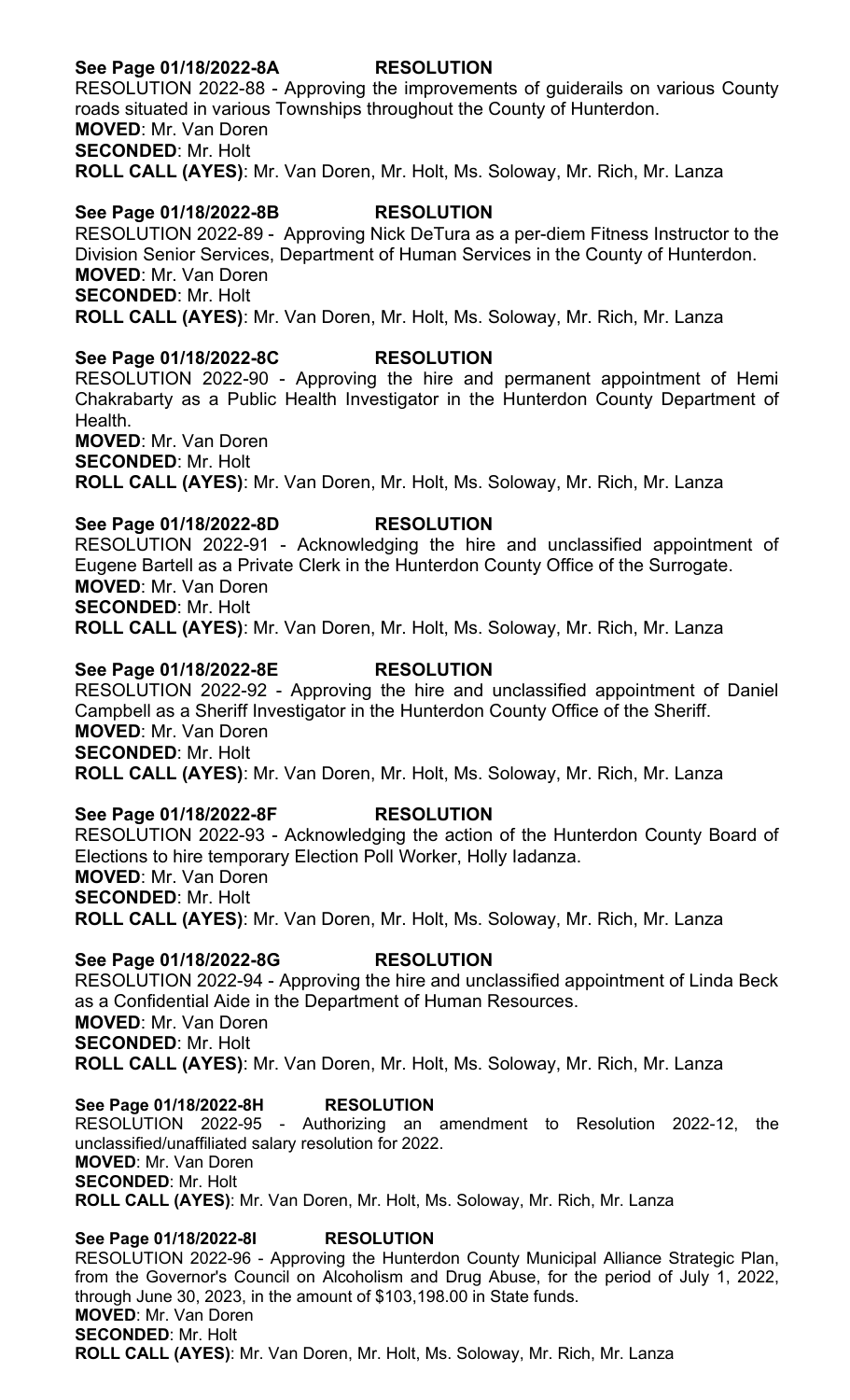## **See Page 01/18/2022-9A RESOLUTION**

RESOLUTION 2022-97 - Authorizing the County Purchasing Agent to solicit competitive bids to furnish and deliver maintenance and repair materials for roads and bridges. **MOVED**: Mr. Van Doren **SECONDED**: Mr. Holt **ROLL CALL (AYES)**: Mr. Van Doren, Mr. Holt, Ms. Soloway, Mr. Rich, Mr. Lanza

## **See Page 01/18/2022-9B RESOLUTION**

RESOLUTION 2022-98 - Authorizing the Director to sign on behalf of the County a lease renewal agreement with the Hunterdon Football Club for certain portions of land at Deer Path Park, for an additional three-years, for the period of January 1, 2022, through December 31, 2024. **MOVED**: Mr. Van Doren **SECONDED**: Mr. Holt **ROLL CALL (AYES)**: Mr. Van Doren, Mr. Holt, Ms. Soloway, Mr. Rich, Mr. Lanza

## **See Page 01/18/2022-9C RESOLUTION**

RESOLUTION 2022-100 - Authorizing the Commissioner Director to execute a provider services contract with Hunterdon Helpline, Inc., for the provision of a Code Blue Warming Center, for the period of October 1, 2021, through September 30, 2022, in the amount of \$30,204.00.

**MOVED**: Mr. Van Doren **SECONDED**: Mr. Holt

**ROLL CALL (AYES)**: Mr. Van Doren, Mr. Holt, Ms. Soloway, Mr. Rich, Mr. Lanza

#### **See Page 01/18/2022-9D RESOLUTION**

RESOLUTION 2022-101- Authorizing the Hunterdon County Parks to permit the United States Department of Agriculture/ Animal and Plant Health Inspection Service (USDA-APHIS) wildlife services to release raptors from sensitive areas to various Hunterdon County Parks.

**MOVED**: Mr. Van Doren **SECONDED**: Mr. Holt **ROLL CALL (AYES)**: Mr. Van Doren, Mr. Holt, Ms. Soloway, Mr. Rich, Mr. Lanza

## **See Page 01/18/2022-9E RESOLUTION**

RESOLUTION 2022-64 - Authorizing the Director and Clerk of the Board to sign on behalf of the County, the Contract for Performance of Area Plan Contract Services with Legal Services of Northwest Jersey for Legal Assistance program services, for the period of January 1, 2022, through December 31, 2024, in the amount of \$55,680.00 (\$18,560.00 per year).

**MOVED**: Mr. Van Doren **SECONDED**: Mr. Holt **ROLL CALL (AYES)**: Mr. Van Doren, Mr. Holt, Ms. Soloway, Mr. Rich, Mr. Lanza

# **See Page 01/18/2022-9F RESOLUTION**

RESOLUTION 2022-65 - Authorizing the Director and the Clerk of the Board to sign on behalf of the County, the Contract for Performance of Area Plan Contract Services with Hunterdon Helpline, Inc., for Volunteer Shopper (Housekeeping Taxonomy) program, for the period of January 1, 2022, through December 31, 2024, in the amount of \$38,307.00 (\$12,769.00 per year).

**MOVED**: Mr. Van Doren

**SECONDED**: Mr. Holt

**ROLL CALL (AYES)**: Mr. Van Doren, Mr. Holt, Ms. Soloway, Mr. Rich, Mr. Lanza

## **See Page 01/18/2022-9G RESOLUTION**

RESOLUTION 2022-66 - Authorizing the Director and Clerk of the Board of County Commissioners to sign on behalf of the County, the Contract for Performance of Area Plan Contract Services, with Hunterdon Helpline, Inc., for Friendly Visitor program services, for the period of January 1, 2022, through December 31, 2024, in the amount of \$36,180.00 (\$12,060.00 per year).

**MOVED**: Mr. Van Doren **SECONDED**: Mr. Holt

**ROLL CALL (AYES)**: Mr. Van Doren, Mr. Holt, Ms. Soloway, Mr. Rich, Mr. Lanza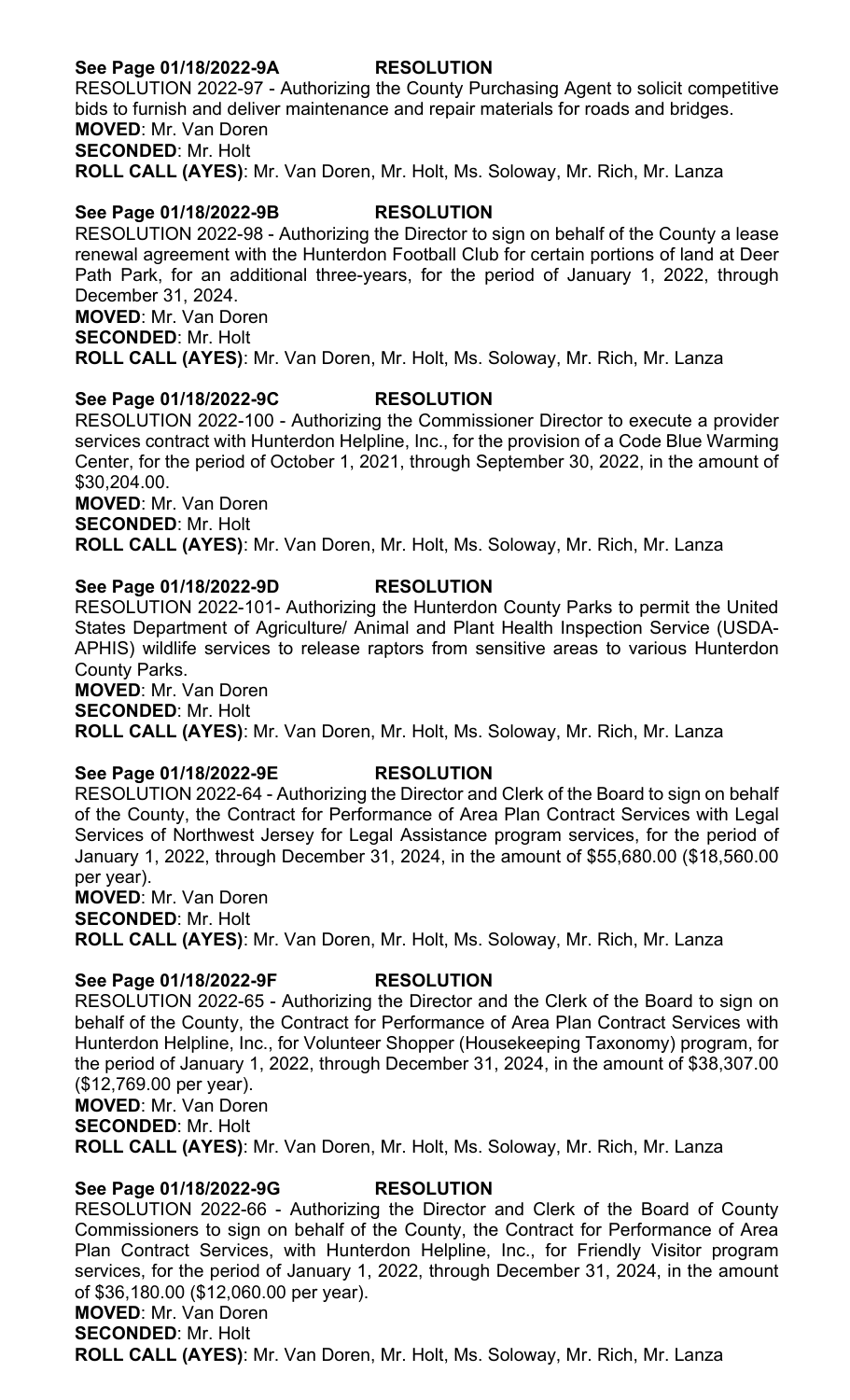## **See Page 01/18/2022-10A RESOLUTION**

RESOLUTION 2022-67 - Authorizing the Commissioner Director and Clerk of the Board to sign on behalf of the County, the Contract for Performance of Area Plan Contract Services with Hunterdon Medical Center for Caregivers Support Group, for the period of January 1, 2022, through December 31, 2024, in the amount of \$26,841.00 (\$8,947.00 per year).

**MOVED**: Mr. Van Doren **SECONDED**: Mr. Holt **ROLL CALL (AYES)**: Mr. Van Doren, Mr. Holt, Ms. Soloway, Mr. Rich, Mr. Lanza

## **See Page 01/18/2022-10B RESOLUTION**

RESOLUTION 2022-57 - Authorizing the Commissioner Director and the Clerk of the Board to sign on behalf of the County, the Contract for Performance of Area Plan Contract Services with Hunterdon Helpline, Inc., for the Telephone Reassurance program services, for the period of January 1, 2022, through December 31, 2024, in the amount of \$77,283.00 (\$25,761.00 per fiscal year). **MOVED**: Mr. Van Doren

**SECONDED**: Mr. Holt

**ROLL CALL (AYES)**: Mr. Van Doren, Mr. Holt, Ms. Soloway, Mr. Rich, Mr. Lanza

## **See Page 01/18/2022-10C RESOLUTION**

RESOLUTION 2022-107 – Authorizing the County Administrator to sign on behalf of the County, a temporary lease agreement with Hunterdon Shopping Center Partners, LLC., for the purposes of a County based Covid-19 testing center. **MOVED**: Mr. Van Doren **SECONDED**: Mr. Holt **ROLL CALL (AYES)**: Mr. Van Doren, Mr. Holt, Ms. Soloway, Mr. Rich, Mr. Lanza

#### **CORRESPONDENCE**

#### **ADDITIONAL COMMISSIONER COMMENTS**

## **OPEN TO THE PUBLIC**

#### **EXECUTIVE SESSION (Reconvene if necessary) ADJOURNMENT**

The Board adjourned at 7:02 PM on a motion by Commissioner Van Doren, seconded by Commissioner Holt, and followed by a voice carry.

Respectfully Submitted:

\_\_\_\_\_\_\_\_\_\_\_\_\_\_\_\_\_\_\_\_\_\_\_\_ Brad Myhre, Clerk of the Board

Transcribed by:

\_\_\_\_\_\_\_\_\_\_\_\_\_\_\_\_\_\_\_\_\_\_\_\_\_ Lindsay Heller, Secretary to the Board